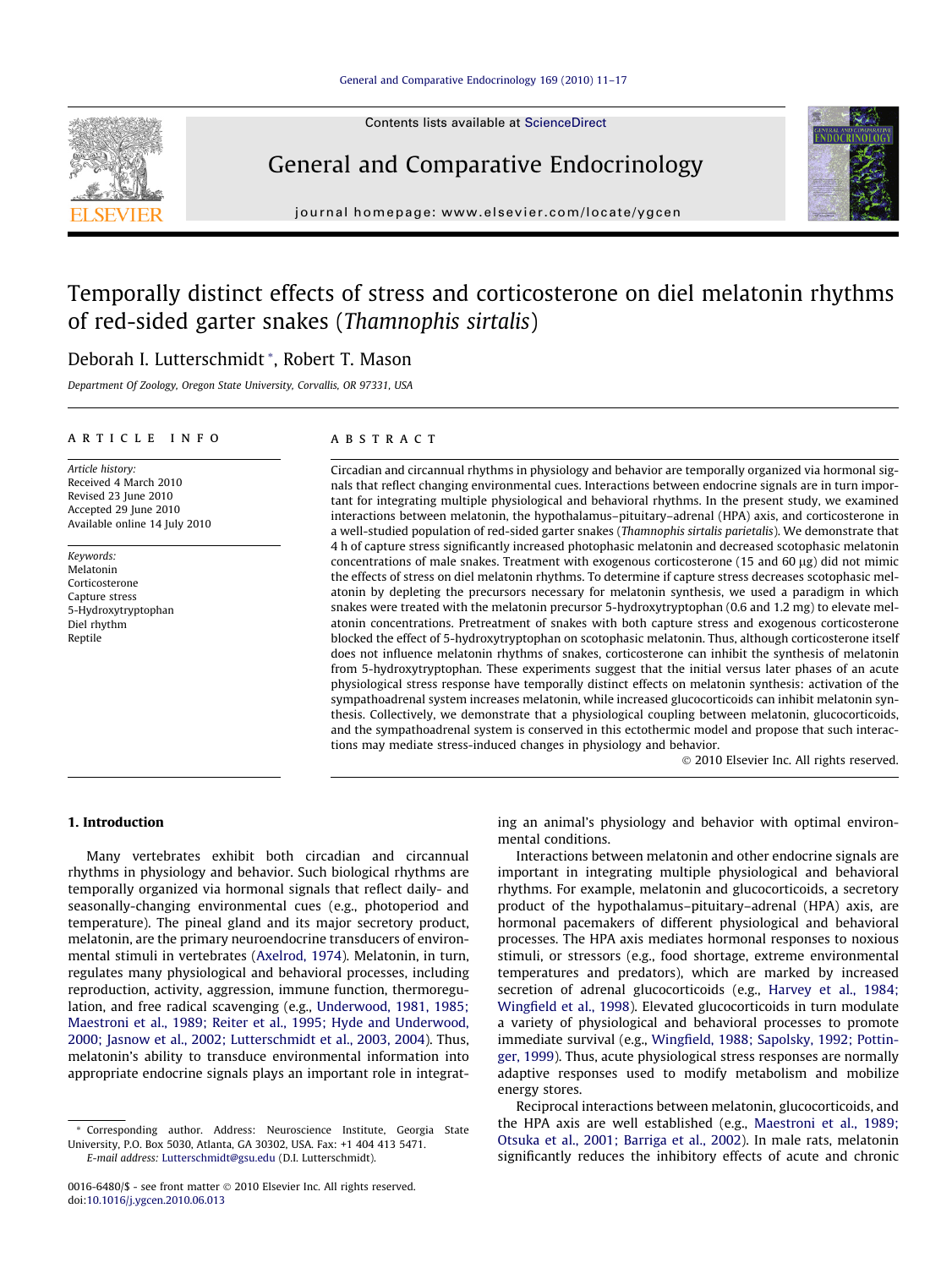stress on sexual behavior ([Brotto et al., 2001\)](#page-5-0). Activation of the HPA axis during physiological stress responses also modulates melatonin rhythms. For example, social stress alters melatonin cycles in rainbow trout, Oncorhynchus mykiss [\(Larson et al., 2004\)](#page-6-0) and tree shrews, Tupaia belangeri ([Fuchs and Schumacher, 1990](#page-6-0)). In ring doves (Streptopelia risoria), immobilization stress significantly increases melatonin levels during photophase (light phase of the photoperiod) but decreases melatonin during scotophase (dark phase of the photoperiod; [Rodríguez et al., 2001; Barriga et al.,](#page-6-0) [2002\)](#page-6-0). Physiological stress responses therefore appear to alter the cyclicity of melatonin synthesis ([Persengiev and Kanchev, 1991](#page-6-0)).

Increases in melatonin following a stress response are thought to aid in combating oxidative damage induced by elevated glucocorticoid concentrations. [Sainz et al. \(1995\)](#page-6-0) demonstrated that melatonin alleviates glucocorticoid-induced apoptosis of thymocytes via an antioxidant mechanism. In contrast, decreased scotophasic melatonin following a stress response is hypothesized to result from a rapid decline in tryptophan, the amino acid precursor for melatonin synthesis [\(Clark and Russo, 1997](#page-5-0)). Alternatively, the effects of stress on circadian melatonin rhythms may result from the direct actions of glucocorticoids on the pineal gland (e.g., [Beck-Friis et al., 1983; Brismar et al., 1985; Ferreira et al., 2005](#page-5-0)).

Despite much research, the physiological relationship between melatonin, glucocorticoids, and the HPA axis remains unclear. Furthermore, whether or not a possible coupling between melatonin and glucocorticoids is evolutionarily conserved or more recently derived among birds and mammals is poorly understood, primarily because studies addressing these questions in ectothermic vertebrates are lacking. In the present study, we sought to examine interactions between melatonin and the HPA axis in a well-studied population of red-sided garter snakes (Thamnophis sirtalis parietalis) in Manitoba, Canada. These extreme-latitude populations exhibit a temporal dissociation between mating behavior and maximal gonadal activity (e.g., [Crews et al., 1984\)](#page-5-0). Following 8 months of continuous winter dormancy, snakes emerge in the spring and immediately enter an intense mating season lasting approximately 4–5 weeks. During this time, gonads are regressed, sex steroid levels are declining, and glucocorticoid levels are elevated ([Crews](#page-5-0) [et al., 1984; Krohmer et al., 1987; Moore et al., 2000; Lutterschmidt](#page-5-0) [and Mason, 2005, 2009; Cease et al., 2007\)](#page-5-0). Snakes are aphagic while actively courting at the den site [\(O'Donnell et al., 2004\)](#page-6-0) and must migrate as far as 20 km to summer feeding grounds to forage [\(Gregory, 1977](#page-6-0)). Thus, elevated glucocorticoid levels facilitate reproduction and daily activity by mobilizing much-needed energy stores (e.g., [Moore and Jessop, 2003](#page-6-0)).

This ectothermic model system provides an excellent opportunity for investigating interactions between melatonin and the HPA axis. Both melatonin and glucocorticoids play important roles in regulating the seasonal biology of red-sided garter snakes (e.g., [Nelson](#page-6-0) [et al. 1987; Mendonça et al., 1996; Moore et al., 2000; Lutterschmidt](#page-6-0) [et al., 2004; Lutterschmidt and Mason, 2009\)](#page-6-0). Specifically, acutely elevated melatonin and glucocorticoids significantly inhibit male reproductive behavior ([Moore and Mason, 2001; Lutterschmidt](#page-6-0) [et al., 2004](#page-6-0)). We previously demonstrated that melatonin does not possess ''anti-stress" actions in red-sided garter snakes, as melatonin neither antagonizes glucocorticoid actions on reproductive behavior [\(Lutterschmidt et al., 2004\)](#page-6-0) nor influences glucocorticoid responses to capture stress [\(Lutterschmidt and Mason, 2005](#page-6-0)). The aim of the present study was to determine if physiological stress responses alter melatonin rhythms in this population of garter snakes and, if so, whether the effects of stress on melatonin results from increased glucocorticoid secretion. In addition, we investigated whether stress-induced melatonin rhythms could be restored by treatment with 5-hydroxytryptophan, a precursor of melatonin synthesis. Because both melatonin and glucocorticoids regulate reproductive behavior of red-sided garter snakes, understanding how these endocrine signals interact will provide insight into the underlying reproductive regulatory mechanisms.

#### 2. Methods

The following experiments were conducted in the field with free-ranging red-sided garter snakes (Thamnophis sirtalis parietalis) in the Interlake region of Manitoba, Canada. Studies were conducted during the spring mating season when the photoperiod is approximately 16 h:8 h LD. All animals were returned to the site of capture upon conclusion of the experiments. Experimental protocols were approved by the Oregon State University Animal Care and Use Committee (protocol numbers: 2661, 3120) and were in compliance with guidelines established by the National Institutes of Health Guide for the Care and Use of Laboratory Animals. This research was approved by the Manitoba Wildlife Animal Care Committee (protocol number: 2002–06) and was performed under the authority of Manitoba Wildlife Scientific Permits WSP 03009 and 04004.

#### 2.1. Hormone treatments

Corticosterone, the primary glucocorticoid in snakes [\(Idler,](#page-6-0) [1972\)](#page-6-0), and 5-hydroxytryptophan, a precursor of melatonin synthesis, were purchased from Sigma (St. Louis, MO). All treatments were administered via intraperitoneal injection with an injection volume of 0.1 ml. Injection volumes of vehicle (5% ethanol in reptile Ringer's solution) were also 0.1 ml. All treatment solutions were prepared fresh daily.

Corticosterone solutions were prepared by first dissolving 3 or 12 mg corticosterone in 1 ml of 100% ethanol. Stock solutions were then diluted to 20 ml with reptile Ringer's solution, producing corticosterone concentrations for the low and high doses of 15 and 60 lg per 0.1 ml (i.e., per snake). These corticosterone doses are identical to those used by [Lutterschmidt et al. \(2004\)](#page-6-0) to test the effects of melatonin on the behavioral responses of red-sided garter snakes to exogenous corticosterone. As demonstrated behaviorally by [Moore and Mason \(2001\)](#page-6-0) and [Lutterschmidt et al. \(2004\)](#page-6-0), these corticosterone treatment doses produce physiologically relevant increases in circulating corticosterone.

5-Hydroxytryptophan solutions were prepared by dissolving 30 or 60 mg 5-hydroxytryptophan in 5 ml of 5% ethanol in reptile Ringer's solution. This produced 5-hydroxytryptophan concentrations for the low and high doses of 0.6 and 1.2 mg per 0.1 ml, respectively. For an average male snake weighing 0.03 kg, the low dose is 20 mg  $kg^{-1}$  body mass, which is identical to the dose used by [Rawding and Hutchison \(1993\)](#page-6-0) for testing the effects of 5-hydroxytryptophan on melatonin synthesis in mudpuppies (Necturus maculosus). During the scotophase, treatment of mudpuppies with 20 mg  $kg^{-1}$  5-hydroxytryptophan significantly elevates melatonin synthesis for more than 4 h ([Rawding and](#page-6-0) [Hutchison, 1993\)](#page-6-0).

#### 2.2. Experimental design

#### 2.2.1. Experiment 1: effect of capture stress on melatonin rhythms

Twenty-four male red-sided garter snakes were collected from the den site and subjected to a capture stress protocol identical to that of [Moore et al. \(2000\)](#page-6-0) and [Lutterschmidt and Mason](#page-6-0) [\(2005\).](#page-6-0) Upon capture, snakes were immediately isolated individually in small, opaque cloth bags (approximately  $20 \times 20$  cm) for 4 h to induce physiological stress responses. Following capture-stress treatment from 1000 to 1400 h, we collected blood samples from a subset of snakes  $(n = 12)$  to determine the effects of stress on photophasic melatonin levels. The remaining 12 capture stress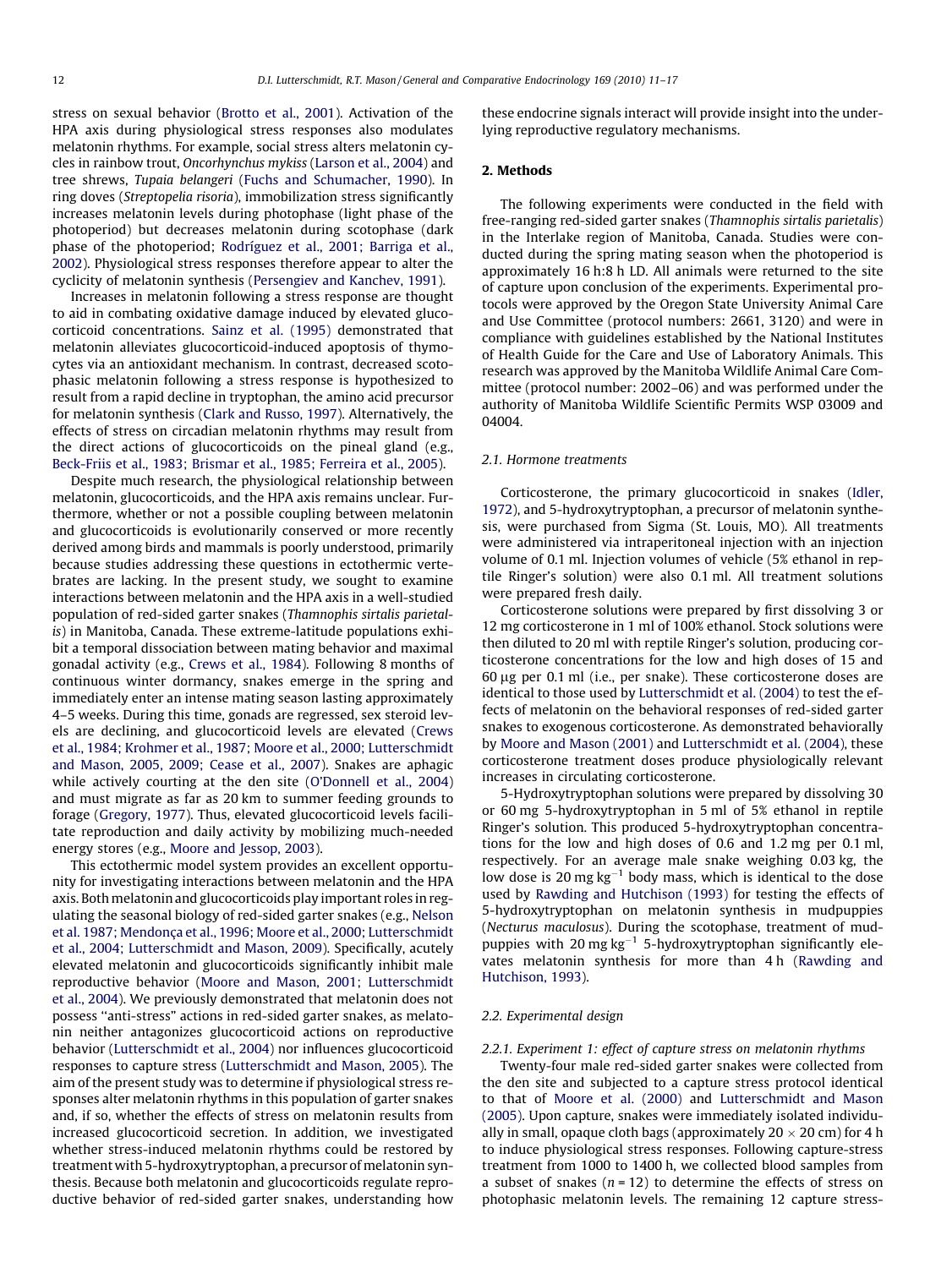treated snakes were removed from the cloth bags and housed in a circular outdoor arena (48 cm diameter) until blood samples were collected at 0000 h to determine the effects of capture stress on scotophasic melatonin. For the non-stress control group, photophasic blood samples were collected from 12 snakes immediately upon capture from the den site and were temporally matched to those of the capture stress-treated snakes. To determine scotophasic melatonin levels of untreated, non-stress control snakes, an additional 12 male snakes were collected from the den site at 1400 h and housed in a circular outdoor arena (48 cm diameter) until blood samples were collected at 0000 h. We housed nonstress control snakes in outdoor arenas until scotophasic sampling because (1) this is the most appropriate control treatment, as snakes treated with capture stress from 1000 to 1400 h were also housed in outdoor arenas until scotophasic sampling at 0000 h and (2) housing snakes in arenas during the spring mating season does not significantly influence plasma corticosterone concentrations [\(Moore and Mason, 2001\)](#page-6-0). Photophasic samples collected at 1400 h were analyzed for corticosterone and melatonin; scotophasic samples collected at 0000 h were analyzed for melatonin only due to a priori knowledge that stress-induced corticosterone concentrations would return to baseline levels before the scotophasic sampling period (i.e., within 10 h).

# 2.2.2. Experiment 2: effect of exogenous corticosterone on melatonin rhythms

To investigate whether exogenous corticosterone treatment mimics the effects of capture stress on melatonin cycles, we collected 144 male red-sided garter snakes from the den site and randomly assigned them to one of three treatment groups ( $n = 48$  in each): vehicle (5% ethanol in reptile Ringer's solution), low corticosterone dose (15  $\mu$ g), or high corticosterone dose (60  $\mu$ g). Following intraperitoneal treatment injections at 1200 h, snakes were housed in outdoor arenas (48 cm diameter) and allowed to absorb the treatments. Photophasic blood samples were collected at 1400 h from a subset of snakes ( $n = 12$ ) in each treatment group. The remaining snakes were kept in the outdoor arenas until blood samples were collected during the scotophase at 2200, 0000, and 0200 h ( $n = 12$  for each treatment group at each sampling time). We measured corticosterone in both photophase (1400 h) and scotophase (0000 h) samples to verify that exogenous corticosterone treatment significantly elevated plasma corticosterone. Melatonin was measured in both photophasic (1400 h) and scotophasic (2200, 0000, and 0200 h) samples.

#### 2.2.3. Experiment 3: effect of stress and exogenous corticosterone on 5 hydroxytrptophan-induced melatonin rhythms

This experiment was conducted to test the hypothesis that stress decreases scotophasic melatonin concentrations simply because melatonin precursors are depleted during the stress response. Male red-sided garter snakes were collected from the den site at 1200 h and pretreated with an intraperitoneal injection of either vehicle (5% ethanol in reptile Ringer's solution) or 60  $\mu$ g corticosterone ( $n = 108$  in each group). Snakes were then placed in outdoor arenas (48 cm diameter). To determine if capture stress influences the response to 5-hydroxytryptophan, we collected an additional 36 male snakes from the den site and subjected them to 4 h of capture stress from 1000 to 1400 h. Following capturestress treatment, snakes were removed from the cloth bags and housed in outdoor arenas.

At 2000 h, snakes from each pretreatment group (i.e., vehicle, capture stress, corticosterone) were randomly assigned to one of the three following treatment groups: vehicle (5% ethanol in reptile Ringer's solution), low 5-hydroxytrptophan dose (0.6 mg), or high 5-hydroxytrptophan dose (1.2 mg). Following treatment, snakes were returned to the outdoor arenas and allowed to absorb the treatment drugs. Blood samples were then collected during the scotophase at 2200, 0000, and 0200 h  $(n = 12$  for each sampling period in each treatment group). Due to a limited number of bags used to induce physiological stress responses, scotophasic melatonin samples were collected from the capture stress-treated group at 0000 h only. All scotophase samples were analyzed for melatonin concentrations.

#### 2.3. Blood sampling and radioimmunoassay

Blood samples (300  $\mu$ l) were obtained from the caudal vein as quickly as possible (mean  $\pm 1$  standard error: 78.1  $\pm$  2.4 s) using heparinized 1-cm<sup>3</sup> syringes and 25-g needles. All scotophasic blood samples were collected under dim red light, as this wavelength of light does not inhibit melatonin production (e.g., [Benshoff](#page-5-0) [et al., 1987; Oliveira et al., 2007\)](#page-5-0). Samples were stored on ice until return to the field station, where they were centrifuged and the plasma separated. Plasma samples were stored at  $-$  4  $\degree$ C until return to Oregon State University, where they were transferred to  $-70$  °C until analyzed for corticosterone and/or melatonin concentrations following radioimmunoassay procedures described and validated for red-sided garter snakes by [Lutterschmidt et al.](#page-6-0) [\(2004\)](#page-6-0) and [Lutterschmidt and Mason \(2008, 2009\)](#page-6-0).

Briefly, plasma samples were analyzed in duplicate for each hormone. Plasma volumes were typically  $100 \mu l$  for melatonin and 6–20 µl for steroid hormone samples. Melatonin and corticosterone hormones were extracted from each plasma sample with HPLC-grade chloroform or anhydrous ethyl ether, respectively. The solvent phase was removed and dried under nitrogen gas in a warm (37 $\degree$ C) water bath. Hormone extracts were then reconstituted in either tricine-buffered saline for melatonin assay or phosphate-buffered saline for steroid hormone assay. Serial dilutions of the standard curve (performed in triplicate), 0% bound (or non-specific binding), 100% bound, and all samples were incubated with 6000 cpm tritiated melatonin (O-methyl-[<sup>3</sup>H]melatonin, Amersham Biosciences, Piscataway, NJ) or 12,000 cpm tritiated steroid (1,2,6,7-[<sup>3</sup>H]corticosterone, Amersham Biosciences, Piscataway, NJ). Samples and maximum binding tubes also received 100 µl antiserum (melatonin antibody from Stockgrand Ltd., Surrey, UK; corticosterone antibody B3-163 from Esoterix Endocrinology, Calabasas Hills, CA), and all tubes were incubated at  $4^{\circ}$ C for 18–24 h. Unbound hormone was separated from bound hormone using dextran-coated charcoal. The bound hormone was decanted into scintillation vials and incubated in toluene-based scintillation fluid for 12 h. The radioactivity of each sample was quantified in a Beckman LS 1800 scintillation counter.

Within each experiment, hormone samples were randomly distributed across hormone assays. Hormone concentrations were corrected for individual recovery variation. Mean extraction efficiency was 99.3% for melatonin and 93.4% for corticosterone. Mean intra-assay variation was 9.4 and 12.7% for melatonin and corticosterone, respectively. Inter-assay variation was 15.6% for melatonin and 17.8% for corticosterone.

#### 2.4. Statistical analyses

We used [SigmaStat](#page-6-0)® [3.11 \(1999\)](#page-6-0) (Systat Software, Inc.) for all statistical analyses. Prior to analysis, data were natural log-transformed where necessary to correct for non-normality and/or unequal variance. Significant main effects detected by analysis of variance (ANOVA) were followed by a Tukey's multiple comparisons procedure. All statistical comparisons were considered significant at  $P \leqslant 0.05$ .

We used a *t*-test to verify that capture stress increased corticosterone concentrations of male red-sided garter snakes (Experiment 1). To examine if capture stress modulates melatonin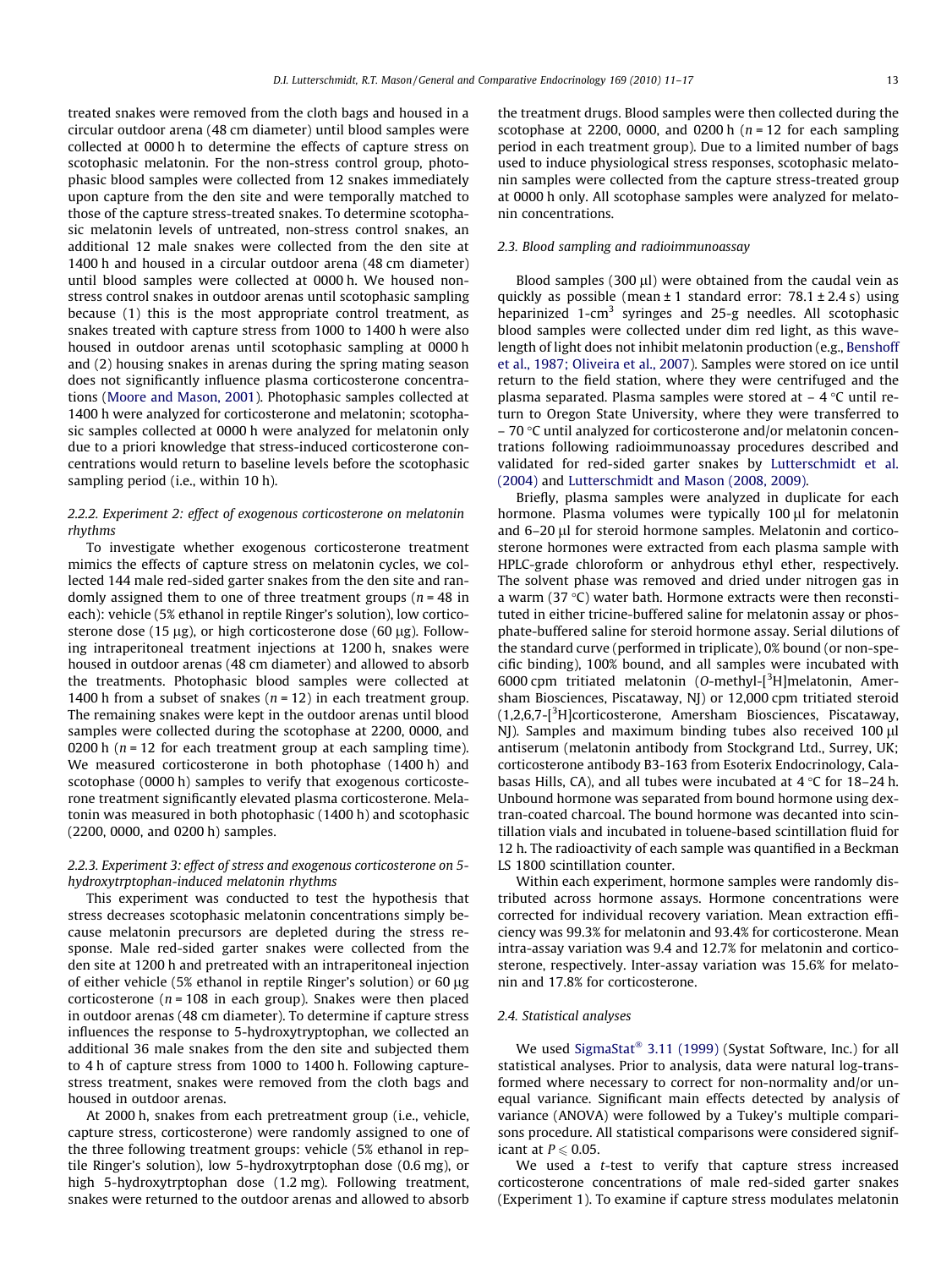<span id="page-3-0"></span>rhythms, we used a two-way ANOVA with treatment and sampling time as between-subjects factors. To examine the effects of exogenous corticosterone treatment on corticosterone and melatonin concentrations of male snakes (Experiment 2), we used a twoway ANOVA for each hormone with treatment and sampling time as between-subjects factors.

Lastly, to determine the influence of 5-hydroxytrptophan on melatonin rhythms within each pretreatment condition (Experiment 3), we used a two-way ANOVA with treatment and sampling time as between-subjects factors. Because melatonin responses to 5-hydroxytryptophan did not vary significantly with sampling time in either the vehicle or corticosterone pretreatment groups, we collapsed the 2200, 0000, and 0200 h sampling times. We then performed a two-way ANOVA with pretreatment (3 levels: vehicle, capture stress, exogenous corticosterone) and treatment (3 levels: vehicle, 0.6 mg or 1.2 mg 5-hydroxytryptophan) as the betweensubjects factors. Due to violation of the equal variance assumption necessary for parametric analysis, we used the nonparametric Scheirer–Ray–Hare extension of the Kruskal–Wallis analysis (e.g., [Sokal and Rohlf, 1995](#page-6-0)) followed by a nonparametric multiple comparisons test [\(Zar, 1999\)](#page-6-0) similar to [Lutterschmidt and Mason \(2008\).](#page-6-0)

#### 3. Results

#### 3.1. Experiment 1: capture stress alters melatonin rhythms

Treatment with 4 h of capture stress during the photophase significantly increased corticosterone concentrations of male snakes (Fig. 1A,  $t$  =  $-3.524$ , df = 22, P = 0.002, from a t-test). The effects of capture-stress treatment on melatonin varied significantly with sampling time (interaction term:  $F = 6.635$ ,  $df = 1$ ,  $P = 0.014$ , from a two-way ANOVA). Capture stress significantly increased photophasic melatonin concentrations (Fig. 1B,  $q = 3.249$ ,  $P = 0.027$ ) but did not significantly influence scotophasic melatonin concentrations  $(q = 1.888, P = 0.189,$  from a Tukey's multiple comparisons test).

# 3.2. Experiment 2: exogenous corticosterone does not influence melatonin rhythms

Exogenous corticosterone treatment significantly increased plasma corticosterone concentrations ( $F = 15.925$ ,  $df = 2$ ,  $P < 0.001$ , from a two-way ANOVA). Further, plasma corticosterone varied significantly with time ( $F = 23.254$ ,  $df = 1$ ,  $P < 0.001$ ), and a significant interaction between treatment and sampling time existed  $(F = 21.243, df = 2, P < 0.001, from a two-way ANOVA)$ . Within the photophase sampling time, circulating corticosterone concentrations were significantly elevated following treatment at 1200 h ([Fig. 2](#page-4-0)A, from a Tukey's multiple comparisons test). Twelve hours following exogenous corticosterone treatment (i.e., at 0000 h), corticosterone levels were not significantly different from those of vehicle-treated snakes [\(Fig. 2](#page-4-0)A). Note that within the vehicle treatment, scotophasic corticosterone concentrations were significantly higher than those during photophase ( $q = 3.112$ ,  $P = 0.032$ , from a Tukey's multiple comparisons test). Treatment with exogenous corticosterone did not significantly influence either photophasic or scotophasic melatonin concentrations of snakes [\(Fig. 2](#page-4-0)B, from a two-way ANOVA).

# 3.3. Experiment 3: both capture stress and exogenous corticosterone block the effect of 5-hydroxytrptophan on melatonin

Pretreatment condition significantly influenced responses to 5 hydroxytryptophan  $(H<sub>2,245</sub> = 73.075, P < 0.001,$  from a Scheirer-Ray–Hare extension of the Kruskal–Wallis analysis). In control snakes (i.e., pretreatment with corticosterone vehicle), 5-hydroxy-



Fig. 1. Effect of capture stress on (A) corticosterone and (B) melatonin concentrations of male red-sided garter snakes (Thamnophis sirtalis parietalis). Snakes were subjected to capture stress during the photophase from 1000 to 1400 h. Gray and black bars represent hormone concentrations during the photophase (1400 h) and scotophase (0000 h), respectively. Sample sizes are indicated in parentheses above the abscissa; standard errors  $(+1)$  are shown by the vertical lines. Statistically significant differences in hormone concentrations within the photophase sampling time are indicated by letters above the standard error bars. Statistical differences between photophasic and scotophasic melatonin within the non-stress control and capture-stress treatment groups are indicated above the horizontal lines in (B).

tryptophan significantly increased scotophasic melatonin concentrations [\(Fig. 3](#page-4-0)A, from a nonparametric multiple comparisons test). Pretreatment with both capture stress and exogenous corticosterone blocked this effect. 5-hydroxytryptophan did not significantly influence melatonin concentrations of snakes that were pretreated with 4 h of capture stress from 1000 to 1400 h ([Fig. 3B](#page-4-0), from a nonparametric multiple comparisons test). Likewise, 5-hydroxytryptophan did not increase scotophasic melatonin concentrations when preceded by pretreatment with exogenous corticosterone ([Fig. 3C](#page-4-0), from a nonparametric multiple comparisons test). Finally, melatonin concentrations of snakes receiving 5-hydroxytryptophan vehicle differed significantly among pretreatment conditions. Capture stress + 5-hydroxytryptophan vehicle significantly decreased scotophasic melatonin concentrations [\(Fig. 3](#page-4-0)B), whereas corticosterone + 5-hydroxytryptophan vehicle had no effect on scotophasic melatonin [\(Fig. 3C](#page-4-0), from a nonparametric multiple comparisons test). There were no significant interactions between pretreatment and treatment conditions ( $H_{4,245}$  = 8.624, P = 0.071).

# 4. Discussion

Our results demonstrate that physiological stress responses significantly modulate diel melatonin rhythms in red-sided garter snakes, T. sirtalis parietalis. While the initial phase of an acute stress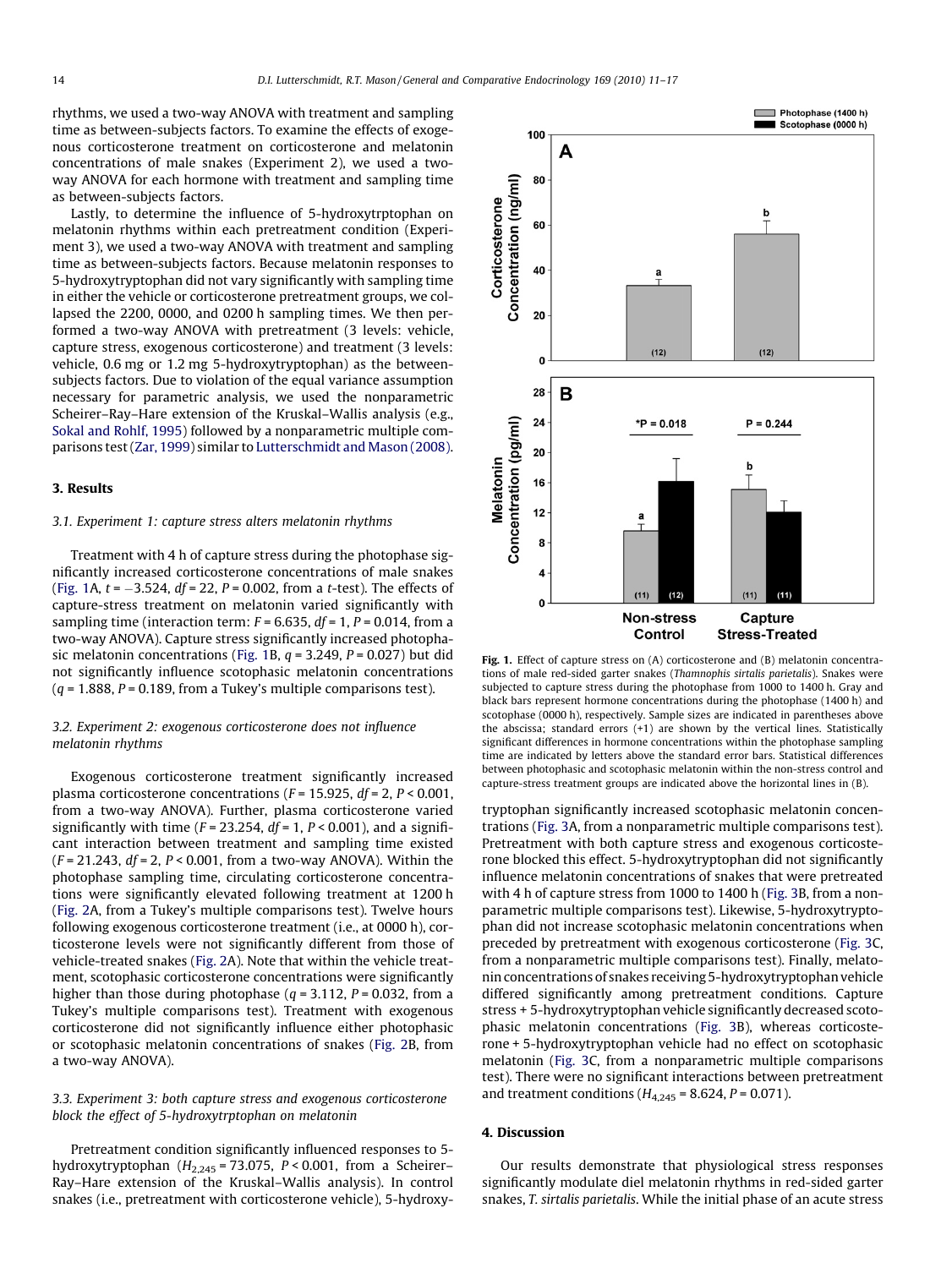<span id="page-4-0"></span>

Fig. 2. Effect of exogenous corticosterone (CORT; 15 and 60  $\mu$ g) on plasma (A) corticosterone and (B) melatonin concentrations of male red-sided garter snakes (Thamnophis sirtalis parietalis). Snakes received corticosterone treatments at 1200 h. Gray and black bars represent hormone concentrations during the photophase and scotophase, respectively. Scotophasic melatonin samples (i.e., at 2200, 0000, and 0200 h) are shown collapsed. Sample sizes are indicated in parentheses above the abscissa; standard errors (+1) are shown by the vertical lines. In (A), statistically significant differences in corticosterone concentrations within the photophase sampling time are indicated by letters above the standard error bars; differences within scotophase are shown by numbers.

response increases plasma melatonin concentrations, elevated corticosterone levels can inhibit the production of melatonin from a melatonin precursor. Our findings are unique because they suggest that the different phases of an acute physiological stress response (e.g., initial activation of the sympathoadrenal system followed by increased glucocorticoid secretion) have distinct and temporally different effects on melatonin synthesis. We speculate that interactions between melatonin, glucocorticoids, and the sympathoadrenal system play a role in mediating stress-induced changes in physiology and behavior.

# 4.1. Effects of stress and corticosterone on photophasic melatonin

A physiological coupling between stress responses and melatonin rhythms has been reported previously. For example, immobilization stress increases photophasic melatonin concentrations in ring doves, S. risoria ([Rodríguez et al., 2001; Barriga et al., 2002\)](#page-6-0). Melatonin's role as an antioxidant suggests that increased melatonin synthesis following a physiological stress response may be adaptive in combating oxidative damage induced by elevated glucocorticoids (e.g., [Reiter et al., 1995; Reiter, 1996\)](#page-6-0). Indeed, [Sainz](#page-6-0) [et al. \(1995\)](#page-6-0) demonstrated that melatonin alleviates glucocorti-



Fig. 3. Effect of 5-hydroxytryptophan (5-HTP; 0.6 and 1.2 mg) on scotophasic melatonin concentrations of male red-sided garter snakes (Thamnophis sirtalis parietalis). During the photophase, snakes were pretreated with (A) corticosterone vehicle at 1200 h, (B) 4 h of capture stress from 1000 to 1400 h, or (C) 60  $\mu$ g corticosterone at 1200 h. Snakes received 5-hydroxytryptophan treatment at 2000 h. In (A) and (C), scotophasic melatonin samples (i.e., at 2200, 0000, and 0200 h) are shown collapsed; melatonin concentrations in (B) were measured at 0000 h. Sample sizes are indicated in parentheses above the abscissa; standard errors (+1) are shown by the vertical lines. Statistically significant differences are indicated by letters above the standard error bars.

coid-induced apoptosis of thymocytes via an antioxidant mechanism.

Our experiments with red-sided garter snakes (T. sirtalis parietalis) indicate that increased plasma melatonin levels following a stress response result directly from the stress response itself, rather than an increase in glucocorticoid secretion [\(Figs. 1B and](#page-3-0) 2B). However, it should be noted that photophasic melatonin concentrations were elevated in snakes treated with vehicle in Experiment 2 (Fig. 2B). This elevation in melatonin may be due to the stress associated with capture and intraperitoneal injection of snakes. Alternatively, elevated photophasic melatonin may be related to individual variation in melatonin rhythms (e.g., [Mendo](#page-6-0)[nça et al., 1996\)](#page-6-0). Nevertheless, corticosterone treatment had no additional influence on photophasic melatonin concentrations as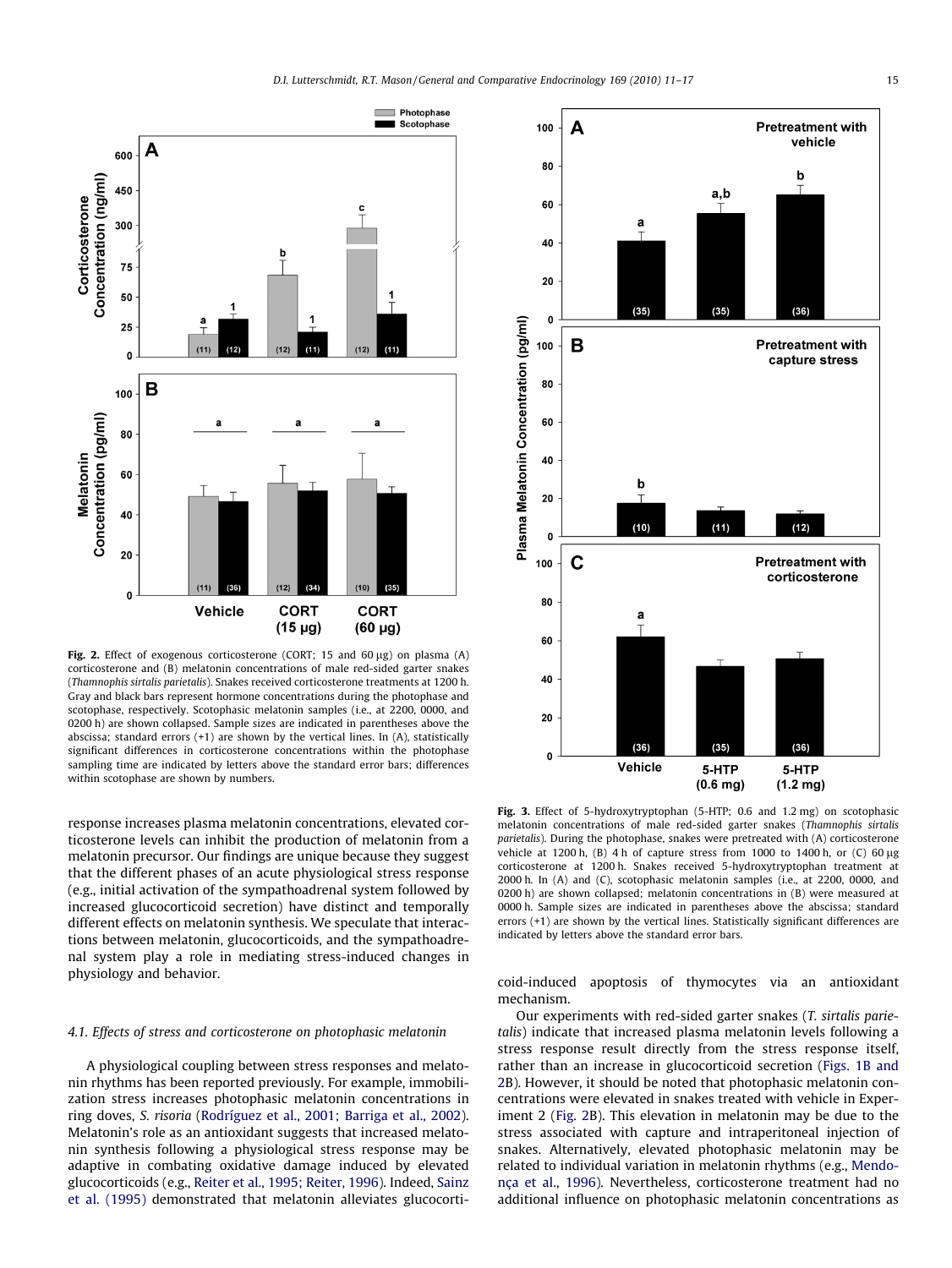<span id="page-5-0"></span>compared to vehicle-treated snakes [\(Fig. 2\)](#page-4-0), suggesting that corticosterone itself does not modulate melatonin.

Our results corroborate those of [Ferreira et al. \(2005\),](#page-6-0) who demonstrated that corticosterone alone cannot induce melatonin synthesis in cultured pineal glands. Because the pineal gland is innervated by sympathetic nerve fibers, the immediate increase in melatonin secretion during an acute stress response may result from increased sympathetic nervous system activity (e.g., [Lynch](#page-6-0) [et al., 1973, 1977; Parfitt and Klein, 1976\)](#page-6-0). For example, changes in sympathetic tone influence pineal melatonin synthesis. [Lynch](#page-6-0) [et al. \(1973\)](#page-6-0) demonstrated that immobilization stress in rats significantly increases pineal melatonin content as well as N-acetyltransferase activity, the enzyme responsible for converting serotonin into N-acetylserotonin in the biosynthetic pathway for melatonin synthesis. This effect can be blocked by treatment with a b-adrenergic receptor antagonist, indicating that the effect of stress on melatonin is due to the actions of catecholamines (likely norepinephrine) on pineal  $\beta$ -adrenergic receptors ([Lynch et al.,](#page-6-0) [1973\)](#page-6-0).

#### 4.2. Effects of stress and corticosterone on scotophasic melatonin

Scotophasic melatonin concentrations of male snakes treated with 4 h of capture stress (from 1000 to 1400 h) were lower than those of non-stress control snakes. Although this effect was not significant in Experiment 1 ([Fig. 1](#page-3-0)B), capture-stress treatment did significantly decrease scotophasic melatonin concentrations in Experiment 3 [\(Fig. 3](#page-4-0)B). Treatment with 5-hydroxytryptophan did not restore stress-induced decreases in scotophasic melatonin ([Fig. 3](#page-4-0)B). Our results therefore do not support the hypothesis that decreased scotophasic melatonin levels following a stress response result from a rapid decline in the concentration of tryptophan, the amino acid precursor for melatonin synthesis (Clark and Russo, 1997).

Although corticosterone itself does not influence melatonin rhythms of red-sided garter snakes ([Fig. 2](#page-4-0)B), we show that corticosterone can inhibit the synthesis of melatonin from 5-hydroxytryptophan ([Fig. 3](#page-4-0)C). These results suggest the persistent effects of stress (at least 10 h following capture stress in these experiments) on scotophasic melatonin result from a combination of sympathoadrenal activation and increased glucocorticoid secretion that, together, induce changes in pineal physiology. This mechanism may involve the enzymes responsible for synthesizing melatonin from 5-hydroxytryptophan, including L-aromatic amino acid decarboxylase, N-acetyltransferase, or hydroxyindole-O-methyltransferase. For example, adrenalectomy blocks stress-induced decreases in pineal N-acetyltransferase activity in rats, although whether this effect results from removal of the adrenal medulla or adrenal cortex is unknown ([Joshi et al., 1986\)](#page-6-0).

# 5. Conclusions

Further research is necessary to understand the mechanisms by which stress responses influence diel melatonin rhythms. For example, additional experiments using a glucocorticoid synthesis inhibitor such as metyrapone would aid in teasing apart the effects of increased sympathetic activity from those of elevated glucorticoid synthesis. Although not addressed in the present study, additional experiments are also needed to understand why diel differences occur in the response of the pineal gland to stress [\(Troi](#page-6-0)[ani et al., 1988; Monteleone et al., 1990](#page-6-0)). For example, waterimmersion restraint stress administered to rats during the scotophase still attenuates the nocturnal peak in melatonin secretion ([Otsuka et al., 2001](#page-6-0)). Thus, potential interactions between the pineal gland and catecholamines or other factors released during the physiological stress response (e.g., endogenous opioids) must be considered. Possible differences between chronic versus acute stress responses also warrant future attention. Chronic immobilization stress in rats significantly increases plasma melatonin and decreases the expression of sympathetic markers in the pineal gland (i.e., tyrosine hydroxylase, p75 neurotrophin receptor and  $\alpha$ -tubulin; [Dagnino-Subiabre et al., 2006](#page-6-0)). The authors suggest that chronic stress impairs sympathetic inputs to the pineal gland, leading to disrupted melatonin signaling and possible environmental maladaptation ([Dagnino-Subiabre et al., 2006](#page-6-0)).

Collectively, these experiments demonstrate that a physiological coupling between melatonin, glucocorticoids, and the sympathoadrenal axis is conserved in this ectothermic model. We suggest that interactions between these neuroendocrine pathways play a role in integrating multiple physiological and behavioral rhythms. For example, [Mendonça et al. \(1996\)](#page-6-0) reported that male red-sided garter snakes (T. sirtalis parietalis) that fail to exhibit courtship behavior during the spring mating season have disrupted melatonin cycles, with highest concentrations occurring during the photophase. Preliminary evidence also suggests that temporal shifts in the corticosterone rhythm of T. sirtalis parietalis are associated with the seasonal transition between reproductive and non-reproductive behaviors ([Fig. 2A](#page-4-0) of this study; Lutterschmidt, unpublished data). Interactions between melatonin rhythms and stress responses, like those observed during the present study, may contribute to the mechanisms underlying stress- and/or glucocorticoid-induced changes in activity, reproductive behavior, foraging, and social behavior. Future studies are needed to examine the impact of stress-induced changes in melatonin rhythms on activity patterns and reproductive behavior, particularly with regard to the timecourse of these effects. Such studies would help elucidate whether the observed interactions among melatonin, glucocorticoids, and the sympathoadrenal system are functionally significant to regulating physiology and behavior.

#### Acknowledgments

We thank the Manitoba Department of Conservation and Dave Roberts for technical assistance in Manitoba, Canada. We thank the Johnson family for support and encouragement and Arianne J. Cease, Suzanne R. Estes, Michael P. LeMaster, Ruth Nesbitt, and Dana Sasso for field assistance in Manitoba. This work was supported in part by Zoology Research Funds from Oregon State University and a P.E.O. Scholar Award to D.I.L.

#### References

- Axelrod, J., 1974. The pineal gland: a neurochemical transducer. Science 184, 1341– 1348.
- Barriga, C., Marchena, J.M., Lea, R.W., Harvey, S., Rodríguez, A.B., 2002. Effect of stress and dexamethasone treatment on circadian rhythms of melatonin and corticosterone in ring dove (Streptopelia risoria). Mol. Cell. Biochem. 232, 27–31.
- Beck-Friis, J., Hanssen, T., Kjellman, B.F., Ljunggren, J.G., Unden, F., Wetterberg, L., 1983. Serum melatonin and cortisol in human subjects after the administration of dexamethosone and propranolol. Psychopharmacol. Bull. 19, 646–648.
- Benshoff, H.M., Brainard, G.C., Rollag, M.D., Lynch, G.R., 1987. Suppression of pineal melatonin in Peromyscus leucopus by different monochromatic wavelengths of visible and near-ultraviolet light (UV-A). Brain Res. 420, 397–402.
- Brismar, K., Werner, S., Thoren, M., Wetterberg, L., 1985. Metyrapone: an agent for melatonin as well as ACTH and cortisol secretion. J. Endocrinol. Invest. 8, 91–95.
- Brotto, L.A., Gorzalka, B.B., LaMarre, A.K., 2001. Melatonin protects against the effects of chronic stress on sexual behavior in male rats. NeuroReport 12, 3465– 3469.
- Cease, A.J., Lutterschmidt, D.I., Mason, R.T., 2007. Corticosterone and the transition from courtship behavior to dispersal in male red-sided garter snakes (Thamnophis sirtalis parietalis). Gen. Comp. Endocrinol. 150, 124–131.
- Clark, M.S., Russo, A.F., 1997. Tissue-specific glucocorticoid regulation of tryptophan hydroxylase mRNA levels. Brain Res. Mol. Brain. Res. 48, 346–354.
- Crews, D., Camazine, B., Diamond, M., Mason, R., Tokarz, R.R., Garstka, W.R., 1984. Hormonal independence of courtship behavior in the male garter snake. Horm. Behav. 18, 29–41.